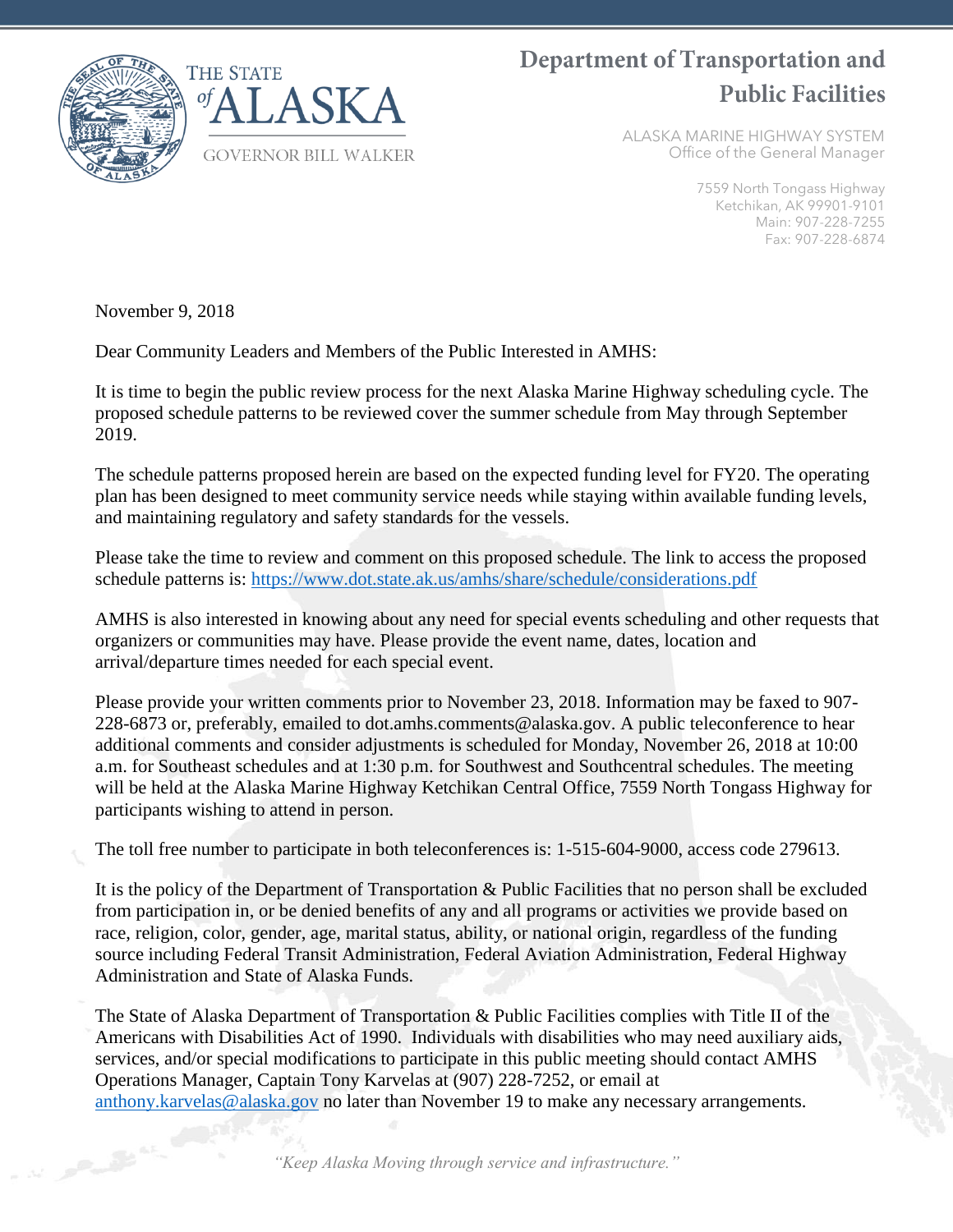Sincerely,

f-f funey fr.

Captain John F. Falvey, Jr. General Manager

### ENCLOSURES:

- Draft FY19 Operating Plan
- Calendars of Events
- **Weekly Vessel Pattern Graphs**
- **FY19** Vessel Deployment Plan
- Guide to Reading and Using AMHS Scheduling Graphs

### DISTRIBUTION:

All Southeast Alaska Mayors All Southcentral Alaska Mayors All Southwest Alaska Mayors Alaska Travel Industry Association ARDORS Commercial Shipping Companies CVBs DOT/PF Southeast Regional Director Marine Transportation Advisory Board Managers, AMHS Terminals Masters, AMHS Vessels Unions

- IBU
- MM&P
- MEBA

Tlingit & Haida Central Council S.E. Alaska Tribal Government Advisory Committee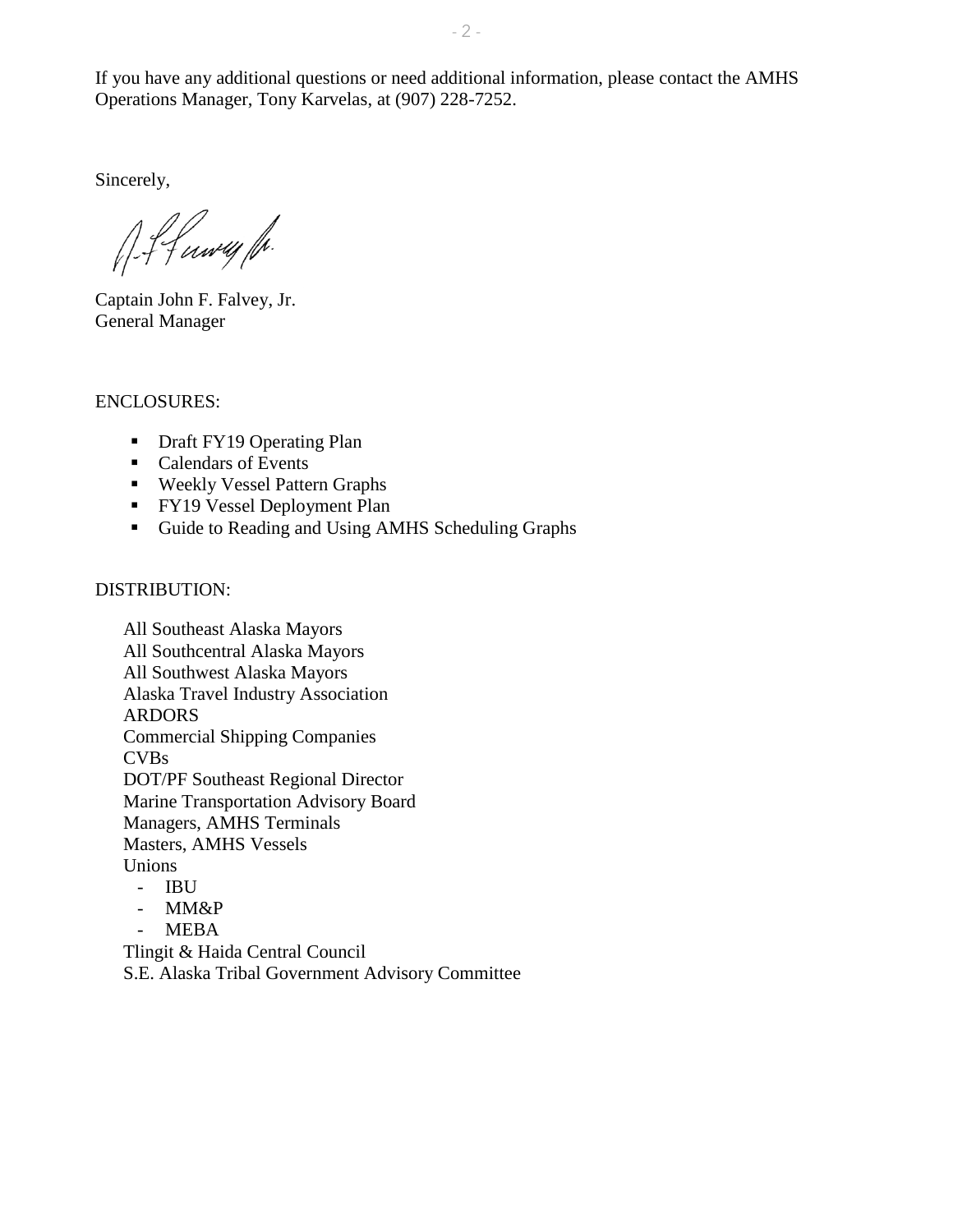# Operating Plan

Summer 2019

|            | <b>MAY</b>                               | <b>JUN</b> | <b>JUL</b> | <b>AUG</b> | <b>SEP</b>                             |
|------------|------------------------------------------|------------|------------|------------|----------------------------------------|
| KEN        | May 1 BEL - X - GULF                     |            |            |            |                                        |
| <b>COL</b> | May 1 BEL                                |            | Jul 1 LU   |            |                                        |
| <b>MAT</b> | May 1 Engine Repower                     |            | Jul 1 YPR  |            |                                        |
| <b>MAL</b> | May 1 YPR                                |            | Jul 1 BEL  |            |                                        |
| LIT        | May 1 MET                                |            |            |            |                                        |
|            |                                          |            |            |            |                                        |
| <b>LEC</b> | May 1 NP                                 |            |            |            |                                        |
| <b>TUS</b> | May 1 SW                                 |            |            |            | Sep 12 In-Transit                      |
| AUR        | May 1 PWS                                |            |            |            | Sep 16 OH                              |
|            | <b>FWX</b> May 2 NLC 3x / wk SIT 1x / wk |            |            |            | Sep 9 In-Transit<br>Sep 13 PWS 4x / wk |
| <b>TAZ</b> | May 1 Not In Service                     |            |            |            |                                        |

**HUB** May 1 Not In Service

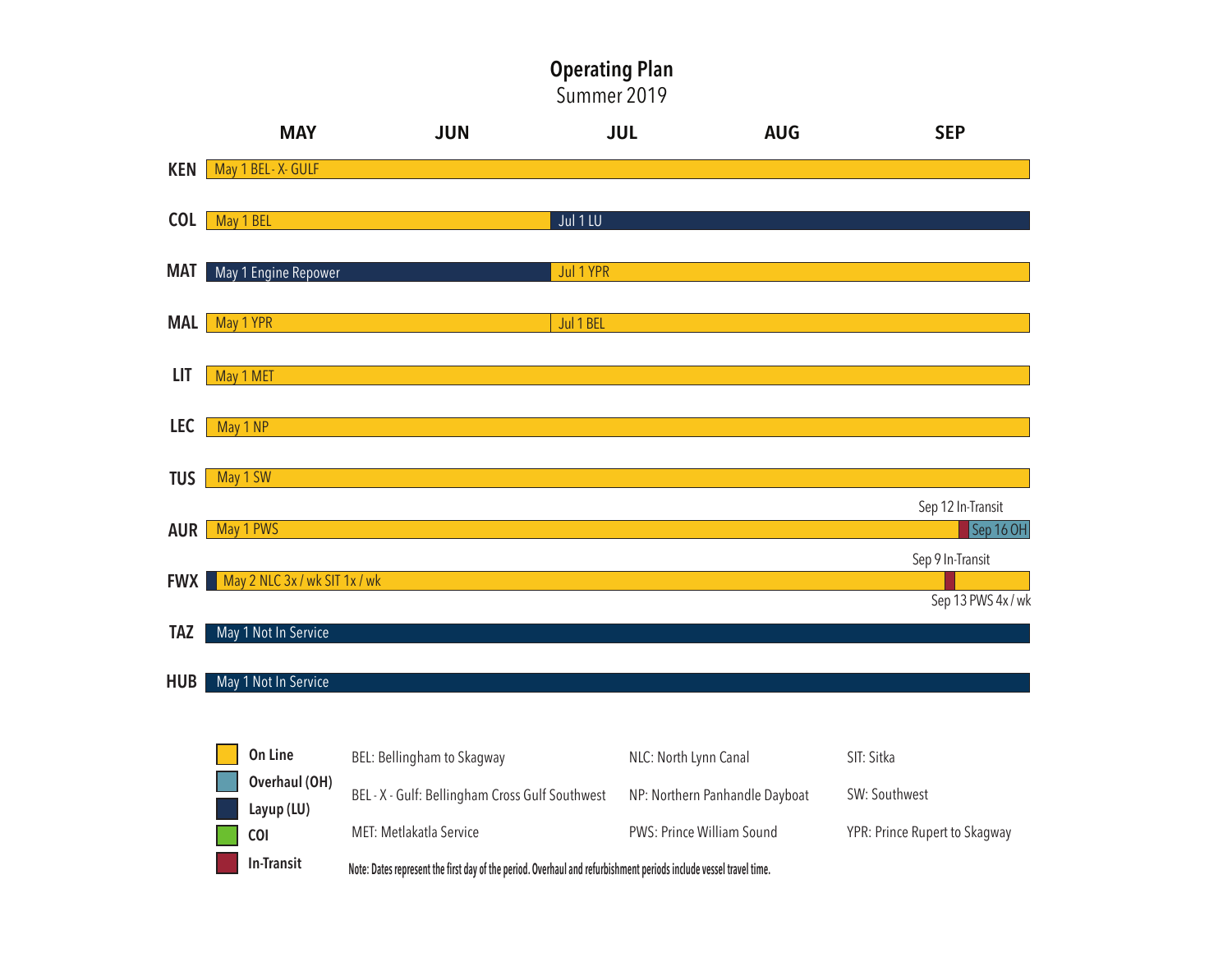# **Alaska Marine Highway System Summer 2019**

November 08, 2018

# **Proposed Vessel Deployment**

- Kennicott to operate Bellingham cross the Gulf to Southwest, May to September.
- Columbia to remain on the Friday Bellingham Route, May through June. She will go into layup in July.
- Malaspina to sail from Prince Rupert to Skagway, once per week and from Prince Rupert to Juneau once per week, May-June. She will pick up the Friday Bellingham route July-September.
- Matanuska to sail from Prince Rupert to Skagway, once per week and from Prince Rupert to Juneau once per week, July-September.
- Fairweather to sail Lynn Canal three days per week, Sitka one day per week, May 02 to September 08. Fairweather will cover PWS while Aurora is in overhaul commencing September 13.
- Lituya to sail 5 days per week between Annette Bay and Ketchikan
- LeConte to sail a Northern Panhandle Route. Pelican once per month on Sun.
- Tustumena to sail the Southwest Route with two Aleutian chain trips per month. The first chain trip is May 07.
- Aurora to sail between Cordova, Valdez and Whittier, also serving Tatitlek twice per month until entering overhaul September 14.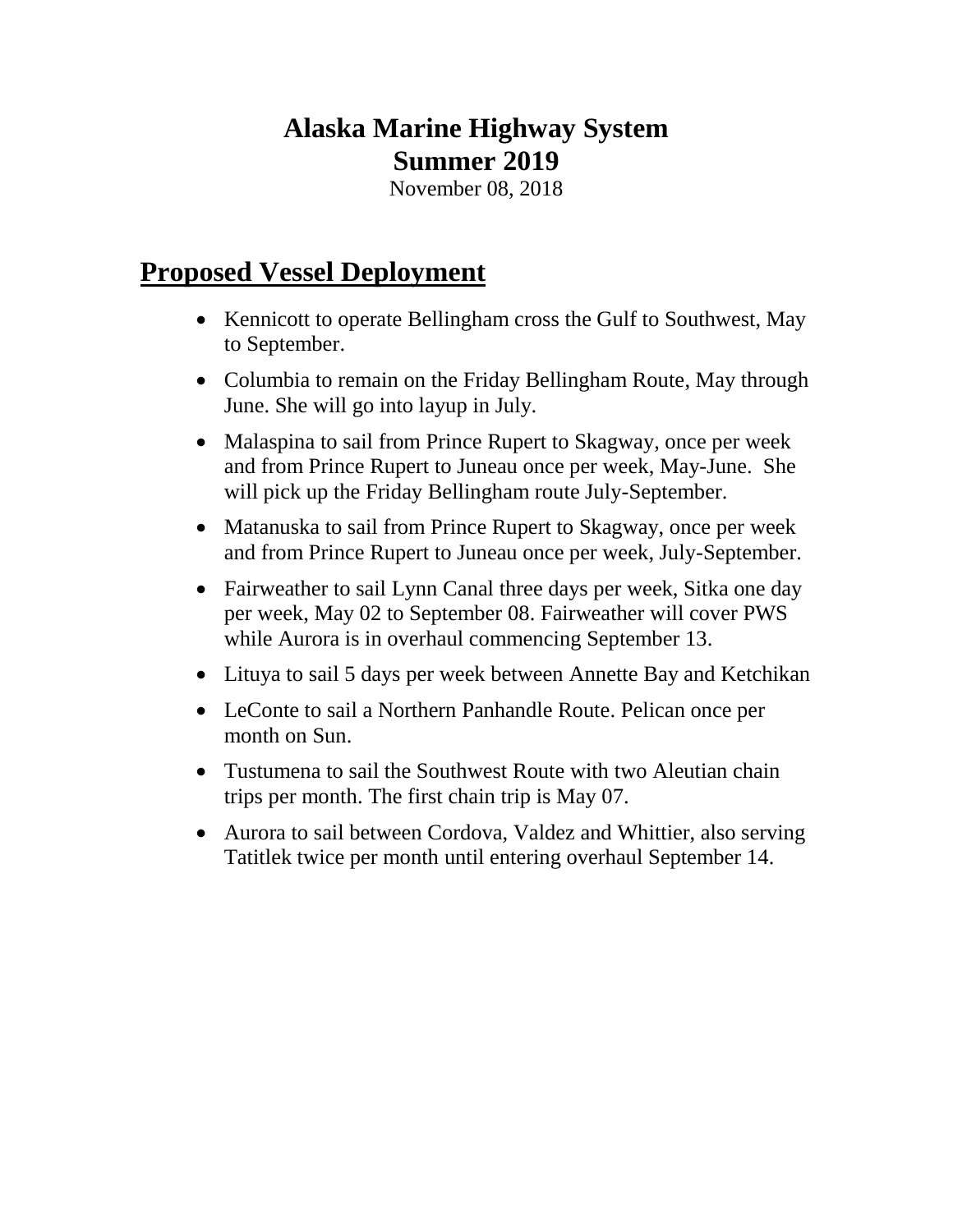### **Guide to Reading and Using AMHS Scheduling Graphs**

(Or Spider Graphs as they are affectionately known)

The AMHS scheduling graphs convey a massive amount of information on a single page, and they can be confusing to understand and interpret. The following explanations and suggestions may help.

1. The title of the graph defines the geographic area depicted by the chart and the time period to which it applies. When "Wk 1  $\&$  3" or "Wk 2  $\&$  4" appear, it implies that the schedule alternates every other week of the month (i.e. that the schedule is not the same every week). Essentially, a week 1 schedule would be followed by week 2, then back to week 3 (which is the same as week 1) and so on to round out the 4 weeks of a month.

2. The days of the week and times of the day are spread across the top axis of the chart. Midnight to midnight is shown for each day with only noon shown on the graph for reference and to declutter it.

3. The various ports are shown on the left side axis of the chart using their three letter AMHS designator. A key to decipher port and ship codes is on page 2 of this guide. Ports with only one dock or ship berth are shown on a single line. Ports with multiple docks have a line for each dock (e.g. JNU 1, JNU 2, JNU 3). They are generally arranged in geographic order, such as Skagway at the top (north) and Bellingham at the bottom (south).

4. Each ship is shown in a different color, and has the ship's three letter identifier listed beside it throughout the chart for reference. A solid bar of a particular ship's color in a specific port's row on the chart indicates the time for that ship to be in that port. By reference to the top axis, you can determine the approximate times of those in port periods.

5. Thin lines of a ship's color between ports indicate transit time for that particular ship between the two ports at either end of the line.

6. Thin lines that "run off the right edge of the chart" are continued, either on the left edge of the same chart (if running on a weekly scheduling cycle) or on the left edge of the alternating Wk  $1\&3$ , Wk  $2\&4$ chart (if running on a two week scheduling cycle).

7. Ships that transition between geographic areas (e.g. Kennicott going across the Gulf of Alaska) have a notation box at the end of their thin transit line indicating such "To X-Gulf" or "Fr X-Gulf"

### **Suggestions for use:**

1. To see what a particular ship does, just follow that ship's colored line as it zigzags across the chart to determine what ports it visits and on what days and at what approximate times.

2. To see what service a particular community receives, just follow that community's horizontal row across the chart to see what ships stop in that community and on which days of the week and times of the day that happens. You can also determine, by looking at that ship's thin transit lines, where a ship serving your community is coming from and where it is going to next.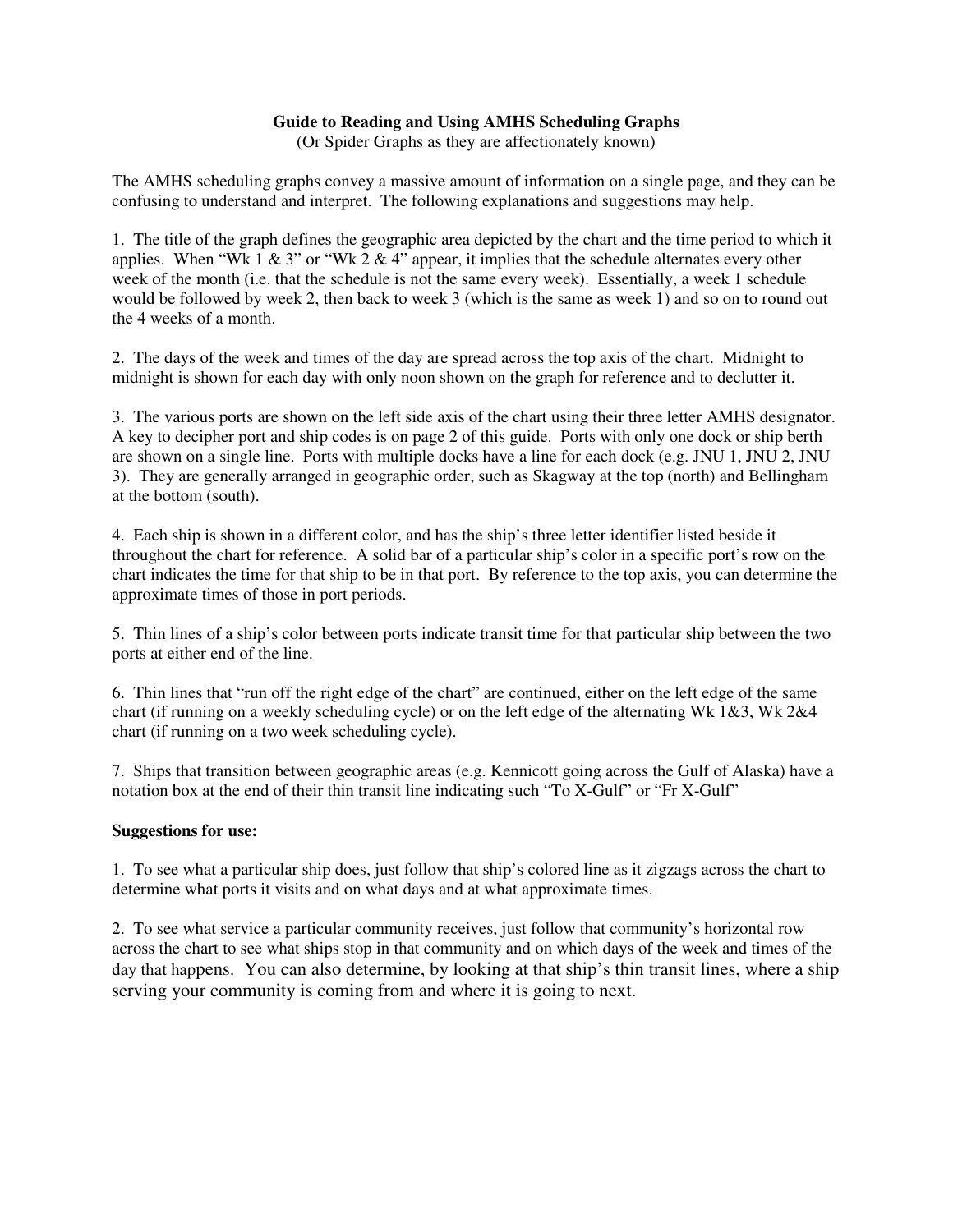AMHS Community and Ship Three Letter Codes

### **Communities**

ANB=Annette Bay **Ships**  $AKU = Akutan$   $AUR = Aurora$ ANG = Angoon CHE = Chenega (Fast Ferry) BEL = Bellingham, WA COL = Columbia  $CDV = Cordova$  KEN = Kennicott CHB = Chenega Bay LEC = LeConte CHG = Chignik LIT = Lituya  $FPS = False Pass$  MAL = Malaspina  $GUS = Gustavus$  MAT = Matanuska  $HNS = \text{Haines}$  TAK = Taku HNH = Hoonah TUS = Tustumena  $HOM =$ Homer  $JNU = Juneau$  (Auke Bay)  $KAE = Kake$  $KCV = King Cove$  $KOD = Kodiak$  $KTN = K$ etchikan  $OLD = Old Harbor$ ORI = Port Lions  $OUZ = Ouzinkie$ PEL = Pelican PSG = Petersburg  $SDP = Sand Point$ SDV = Seldovia  $SGY = Skagway$  $STT = Sitka$  $TAT = Tatitlek$ TKE = Tenakee UNA = Unalaska/Dutch Harbor  $VDZ = Valdez$ WRG = Wrangell WTR = Whittier  $YAK = Yakutat$ YPR = Prince Rupert, BC

# $CBY = Cold Bay$  FWX = Fairweather (Fast Ferry)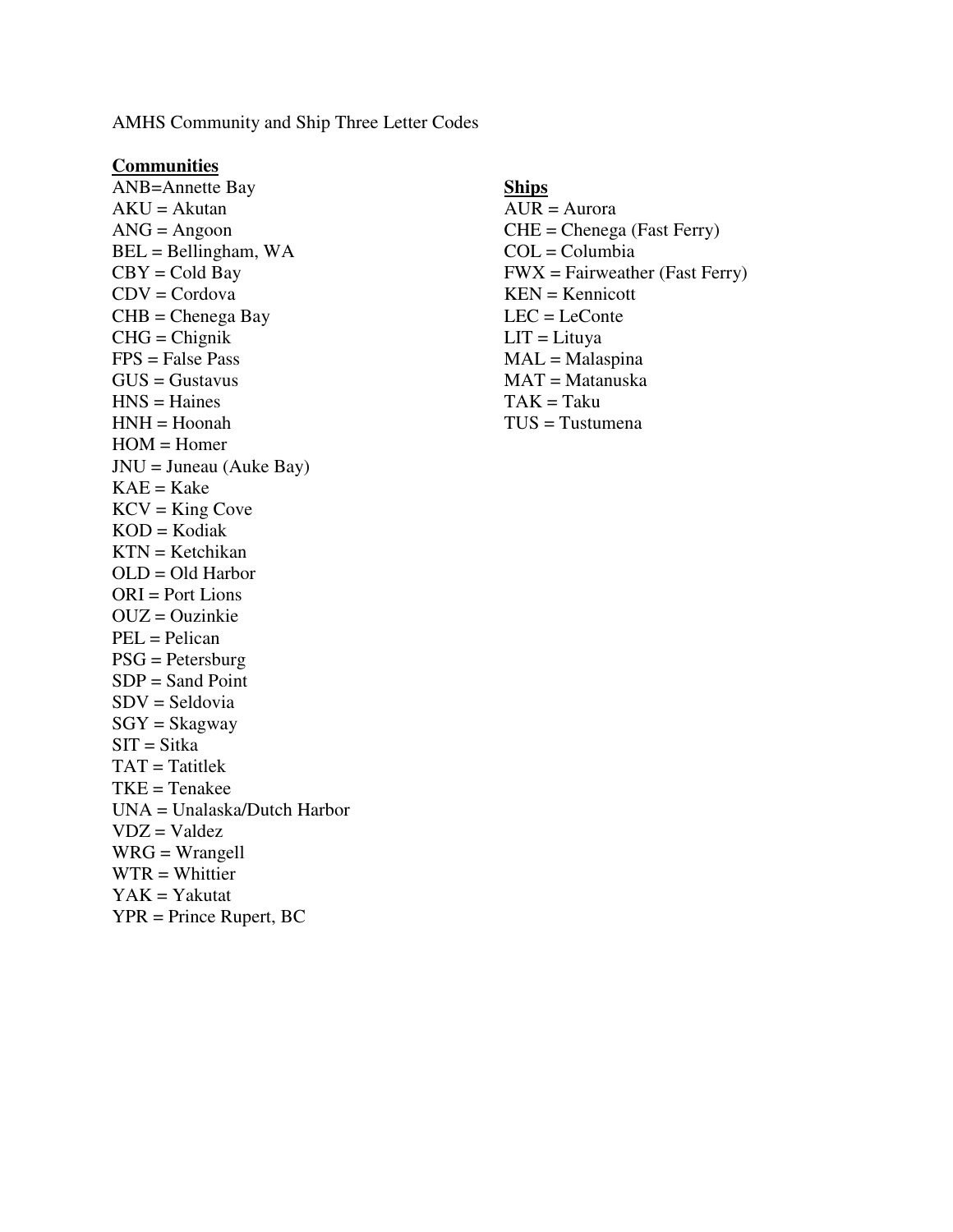# **SE Summer 2019 May to mid-Sep** DRAFT DRAFT



Revised 11-06-2018

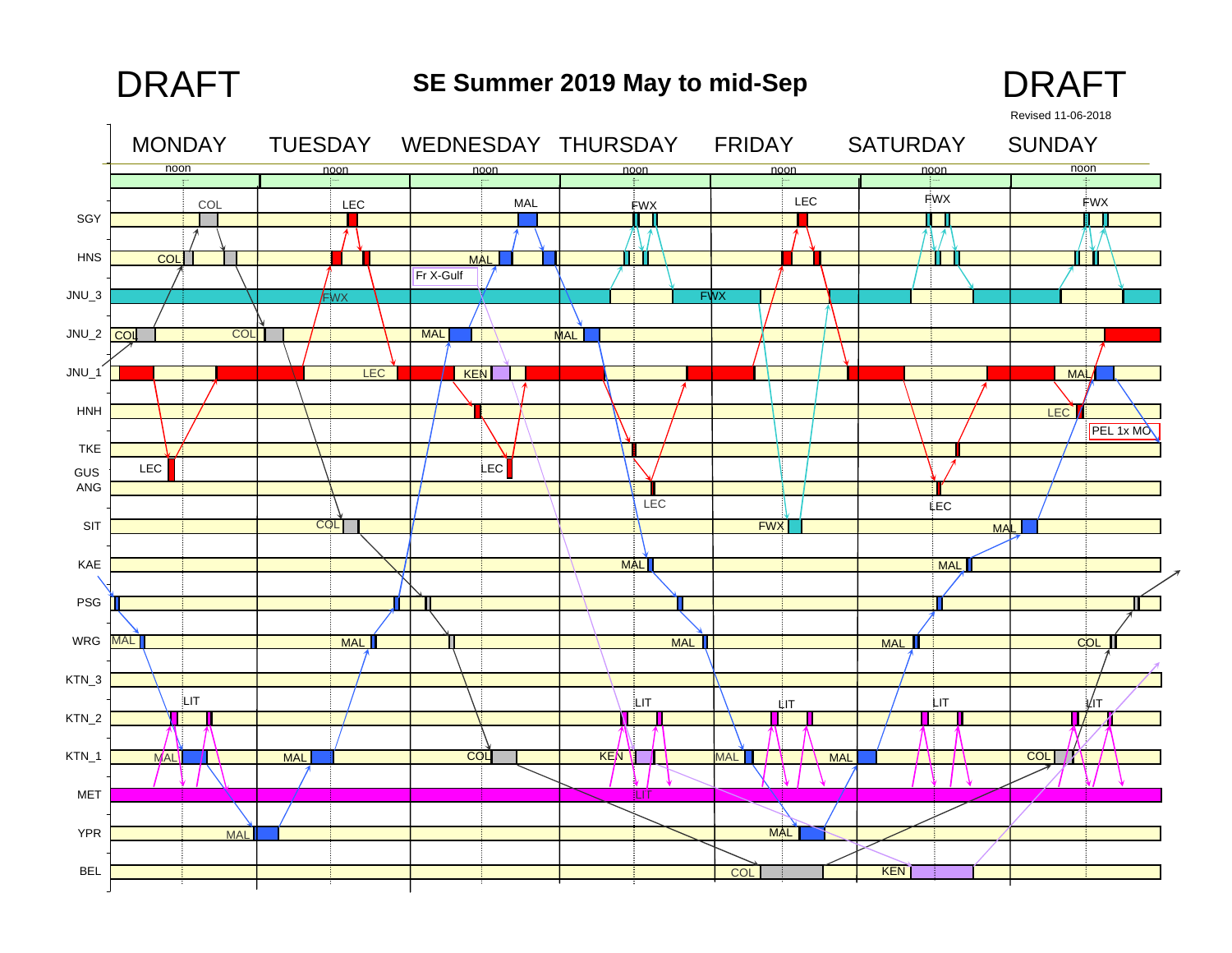# **SE Summer 2019 mid-end Sep** DRAFT DRAFT



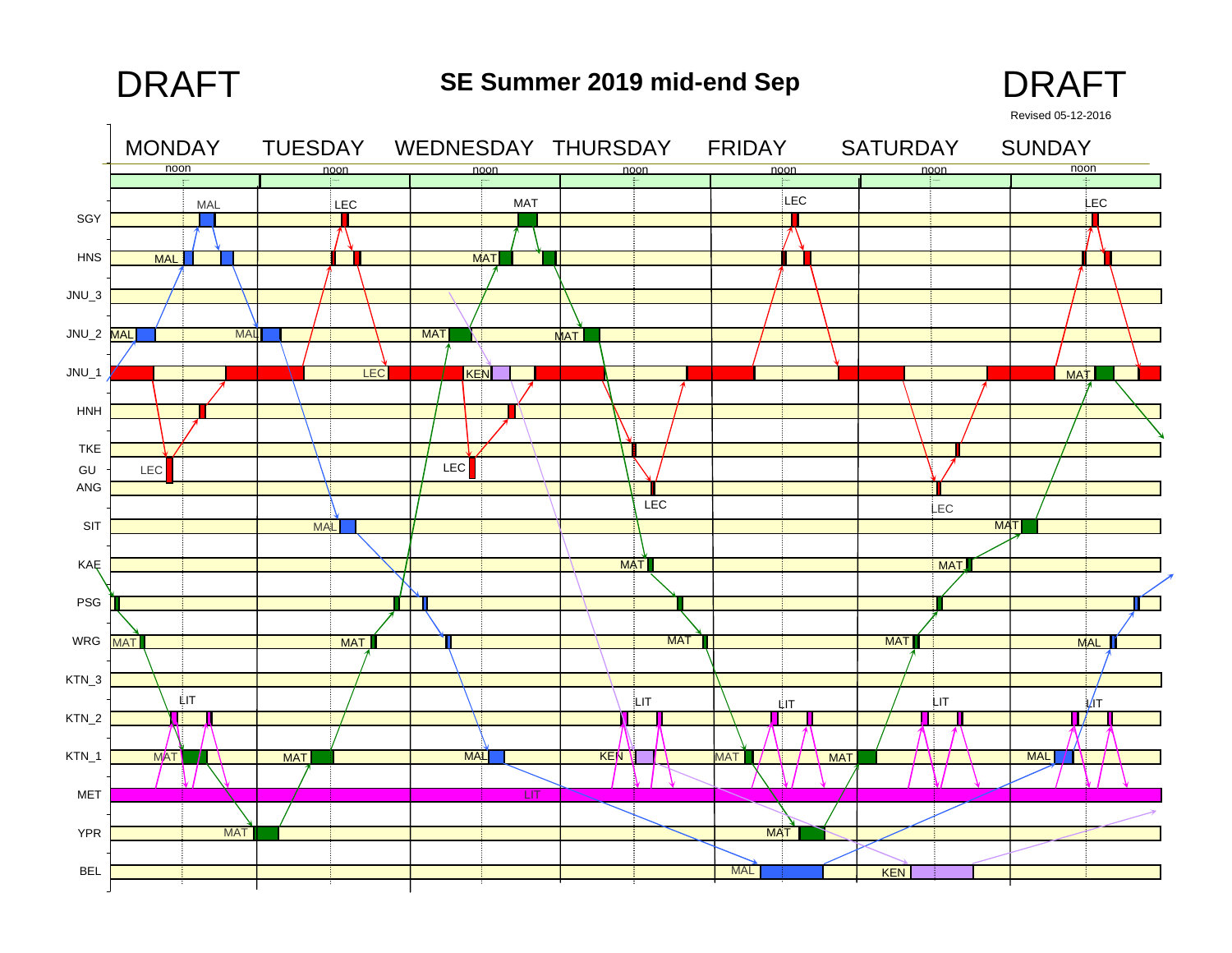|                  | rev 10-8-18                                           |                          |                        |
|------------------|-------------------------------------------------------|--------------------------|------------------------|
| <b>MAY</b>       | Great Ak Craftbeer and Homebrew Fest<br>Little Norway | <b>HNS</b><br><b>PSG</b> | May 25-26<br>May 18-21 |
| <b>JUNE</b>      | Kluane Bike Relay                                     | <b>HNS</b>               | June 15                |
| <u>JULY</u>      | <b>Dustball Tournament</b><br>SE Alaska State Fair    | <b>WHT</b><br><b>HNS</b> | <b>July 25-28</b>      |
| <b>AUGUST</b>    | Founder's Day<br>Dog Salmon Festival                  | MET<br><b>KAE</b>        |                        |
| <b>SEPTEMBER</b> | Mudball<br>Klondike Road Relay                        | <b>SIT</b><br><b>SGY</b> | Sept 02<br>Sept 7-8    |

 $\blacksquare$ 

**Summer 2019 Southeast Community Events**

Please review the above Community Calendar of Events and comment on any events that are missed for your community. Schedule patterns may be changed if warranted to be able to provide service to/from the events.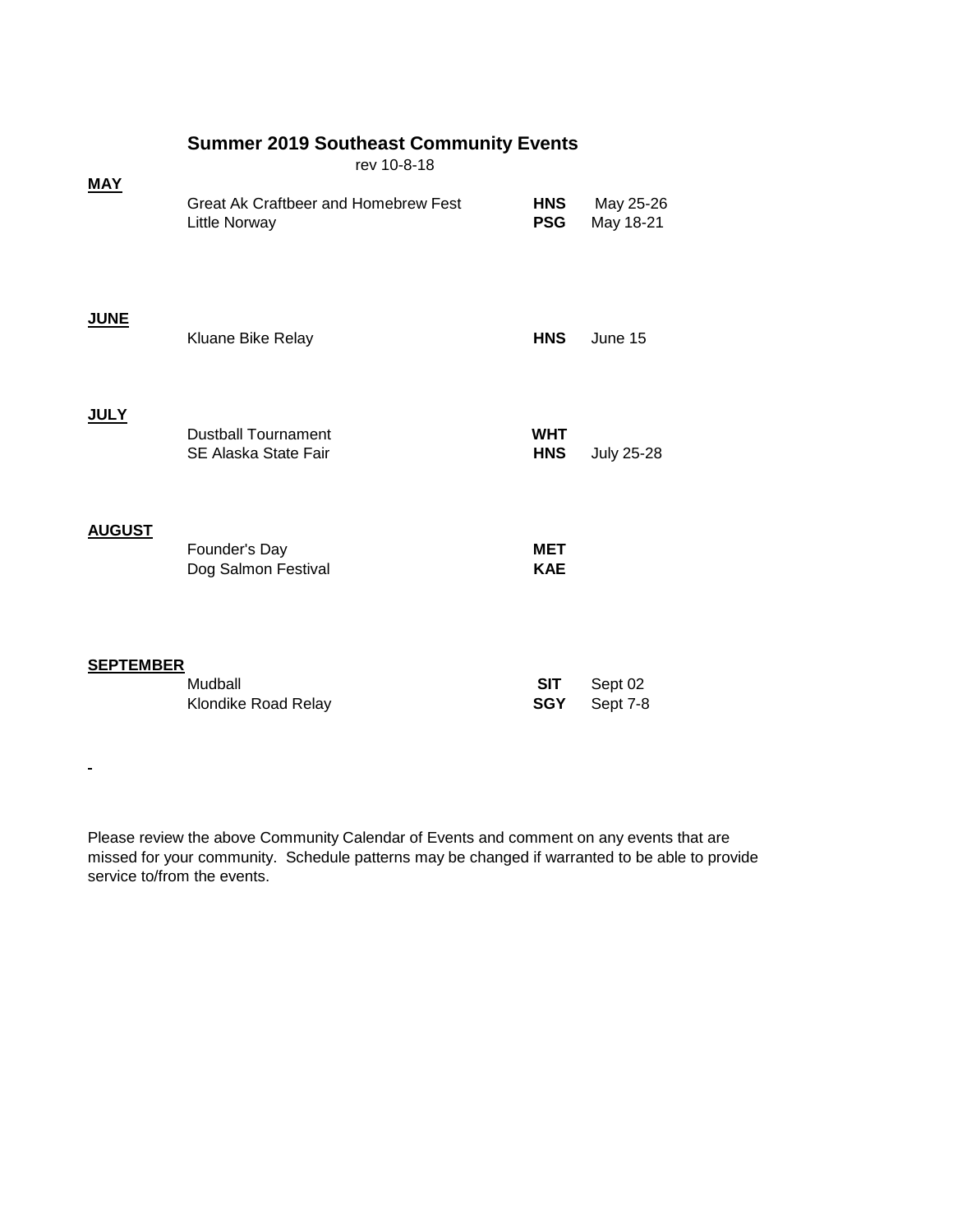**SW-PWS Summer 2019 Wk 1 & 3**DRAFT DRAFT



 MONDAY TUESDAY WEDNESDAY THURSDAY FRIDAY SATURDAY SUNDAYnoon noonn aan ah oo maan ah oo maan ah oo maan ah oo maan ah oo maan ah oo maan ah oo maan ah oo maan ah oo maan ah oo 12-Jun-18 13-Jun-18 14-Jun-18 15-Jun-18 16-Jun-18 17-Jun-18 TUSKENSDVπ HOM**TUS** KENKEN**TUS** ORI T. П KOD**TUS** TUSKEN**KEN** CHG**TUS** SDP <u>TUS</u> **KCV TUST** CBY**TUS** FPSTUS AKUШ UNA**TUS KEN** CHB WTRĦГ **AUR** KEN AUR AUR RII AURII AUREN AUR AURVDZ AUR AUR TAT CDVAUR**AUR** AUR AUR YAKKENJNU\_1 <u>KEN</u>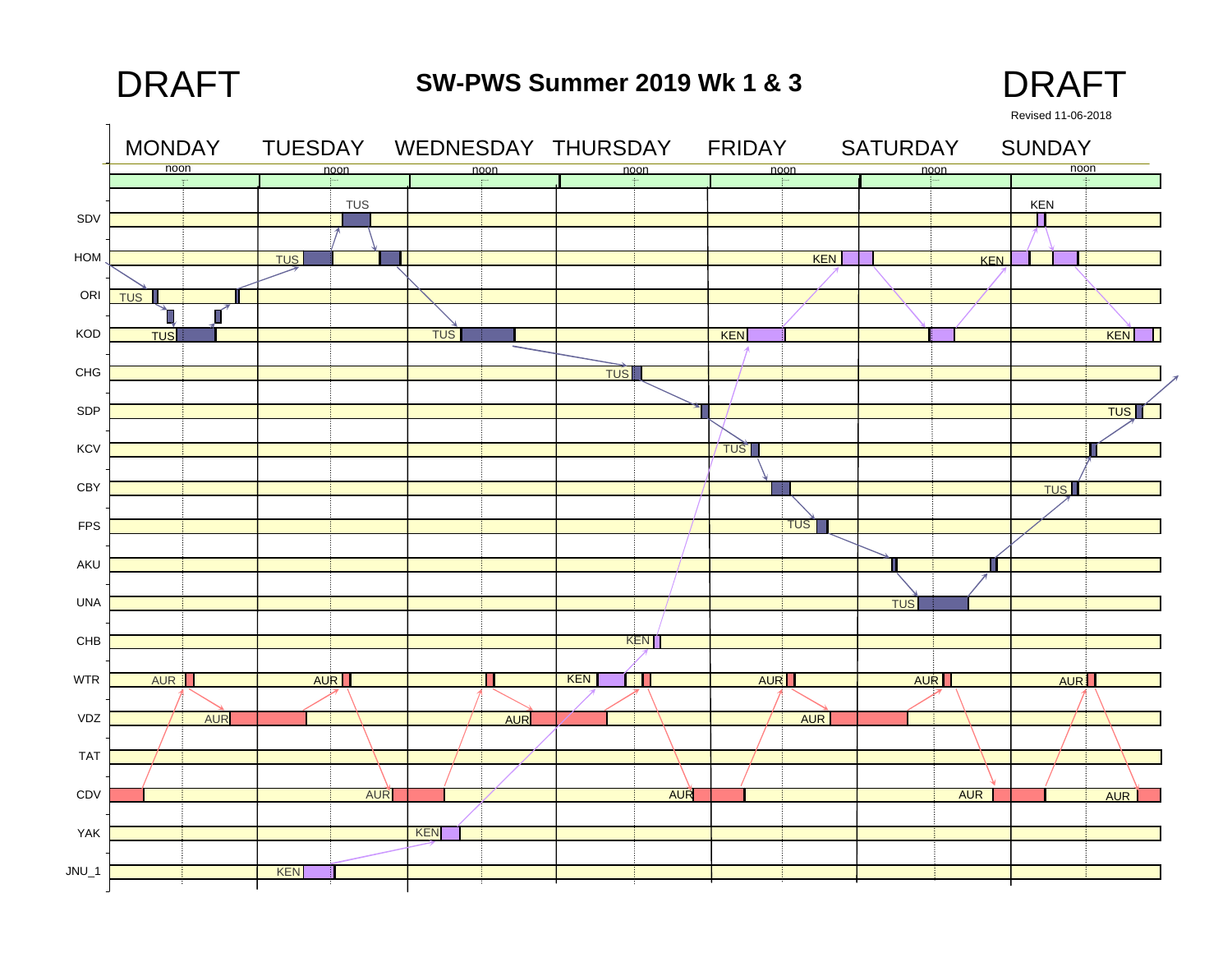**SW-PWS Summer 2019 Wk 2 & 4**DRAFT DRAFT



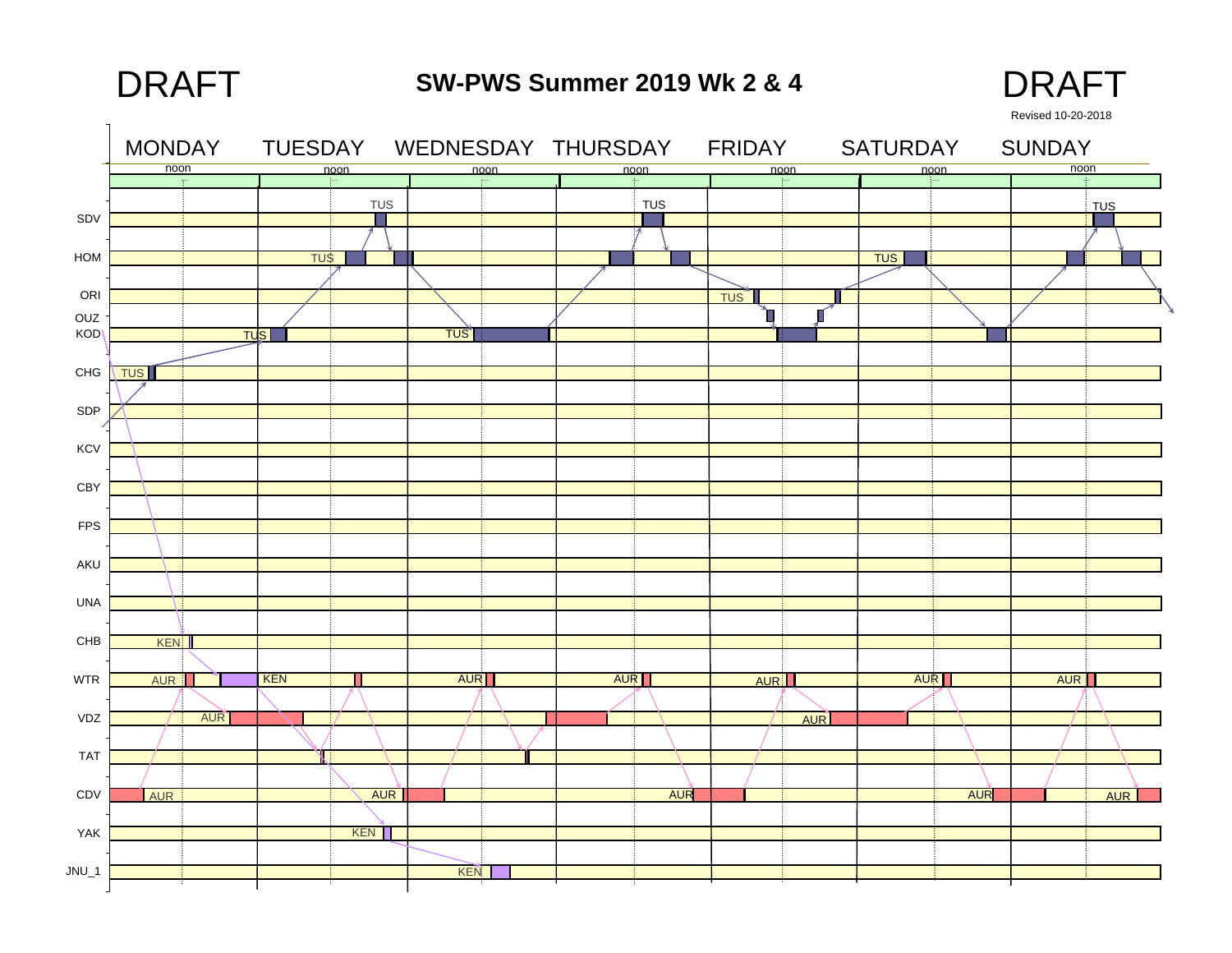noon

**KCV** 

SDP

CHG

KOD

**ORI** 

HOM

SDV

# **PWS Summer 2019 mid-end Sep** DRAFT DRAFT



17-Sep-19 18-Sep-19 18-Sep-19 19-Sep-19 20-Sep-19 21-Sep-19 21-Sep-19 21-Sep-19 21-Sep-19 21-Sep-19 21-Sep-19 21-Sep-19 21-Sep-19 21-Sep-19 21-Sep-19 21-Sep-19 21-Sep-19 21-Sep-19 21-Sep-19 21-Sep-19 21-Sep-19 21-Sep-19 2 noonn aan ah oo maan ah oo maan ah oo maan ah oo maan ah oo maan ah oo maan ah oo maan ah oo maan ah oo maan ah oo MONDAY TUESDAY WEDNESDAY THURSDAY FRIDAY SATURDAY SUNDAYRevised 11-8-2018